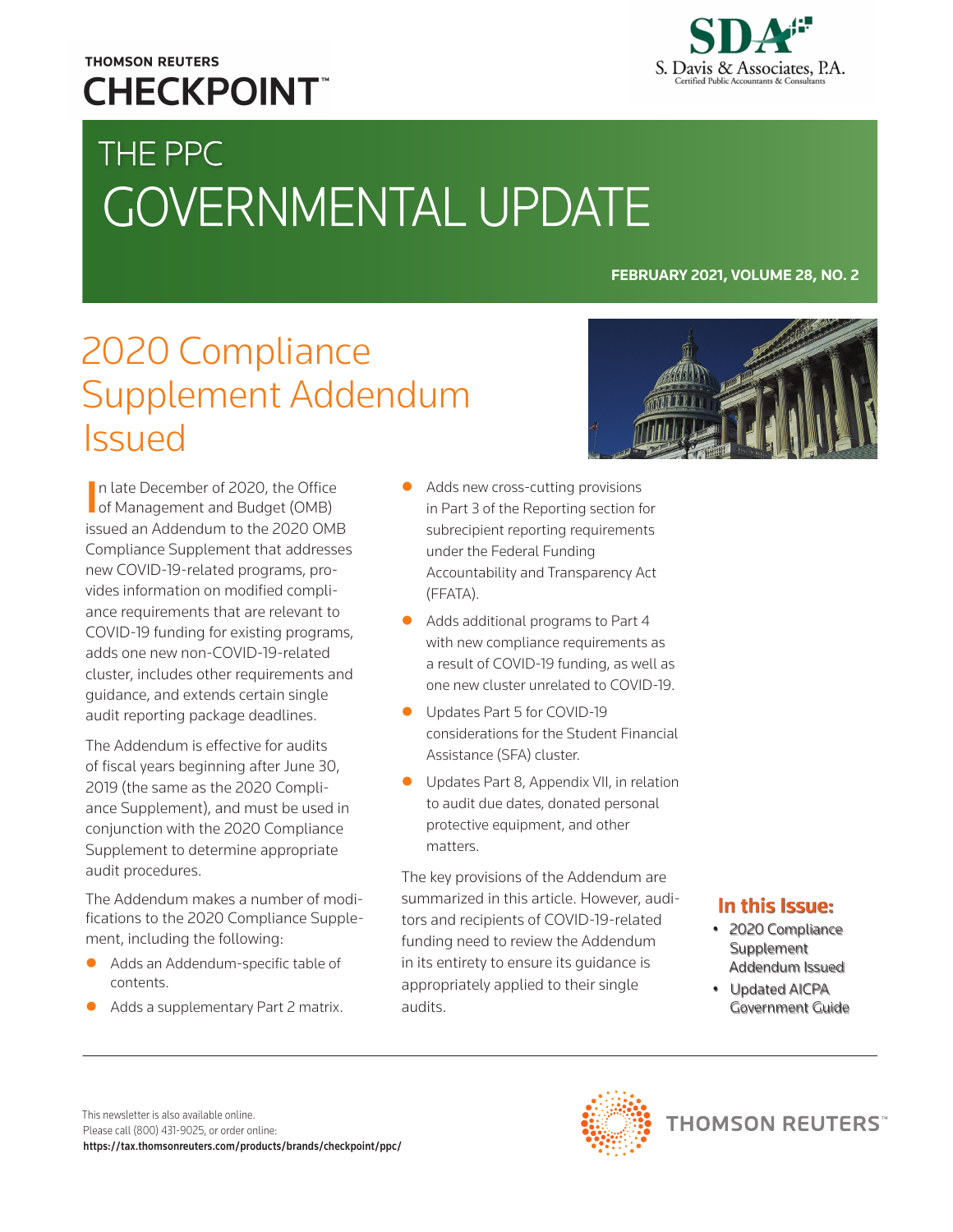#### Practical Consideration:

The Compliance Supplement Addendum can be accessed at www.whitehouse.gov/ [omb/management/office-federal](https://www.whitehouse.gov/omb/management/office-federal-financial-management/)financial-management/. PPC's SMART Practice Aids—Single Audit Suite will be updated for the Addendum by the end of February.

## FFATA Reporting

For audits of fiscal years ending on or before September 30, 2020, auditors must test FFATA reporting for all COVID-19-related programs included in the Addendum, with the exception of the Coronavirus Relief Fund (CFDA/Assistance Listing No. 21.019), *if*:

- The reporting compliance requirement is marked as "Y" in the Part 2 matrix and the auditor determines reporting to be direct and material and
- $\bullet$  The direct recipient makes first-tier subawards of \$25,000 or more and is therefore required to report subaward data through the FFATA Subaward Reporting System.

For audits of fiscal years ending after September 30, 2020, auditors will need to test this requirement for *all* major programs, regardless of whether the funding is COVID-19-related. In addition, the Addendum requires auditors to report specific information for noncompliance findings related to FFATA reporting. To assist the auditor in providing the required information, the Addendum includes a recommended table format for these findings that can be used in the Schedule of Findings and Questioned Costs.

#### Practical Consideration:

FFATA's reporting requirements relate to subaward reporting by primary recipients for virtually all federal grants and cooperative agreements. All agencies are to collect (and recipients and subrecipients are to report) specific data related to subaward reporting. Part 3, Section L, of the 2020 Compliance Supplement Addendum provides an in-depth discussion of FFATA's reporting requirements as well as suggested audit procedures.

## New and Existing COVID-19 Programs Included in the Addendum

The Addendum adds a supplementary Part 2 matrix

and Part 4 has been expanded to address the following federal programs:

- New COVID-19-related programs:
	- **o** 16.034 Coronavirus Emergency Supplemental Funding
	- **o** 21.019 Coronavirus Relief Fund
	- **o** 32.006 COVID-19 Telehealth Program
	- **0** 84.425 Education Stabilization Fund
	- **0** 93.461 COVID-19 Testing for the Uninsured
	- **0** 93.498 Provider Relief Fund
- Existing programs with COVID-19-related funding:
	- **o** 10.001 Multiple Program COVID-19 Waivers for Food and Nutrition Service Programs
	- **o** 14.862 Indian Community Development Block Grant Program
	- **o** 93.153 Coordinated Services and Access to Research for Women, Infants, Children, and Youth
	- **o** 93.914 HIV Emergency Relief Project Grants
	- **o** 93.917 HIV Care Formula Grants
	- **0** 93.918 Grants to Provide Outpatient Early Intervention Services with Respect to HIV Disease
- New non-COVID-19 cluster–Federal Motor Carrier Safety Assistance cluster (20.218 and 20.237)

For COVID-19-related programs that are not included in the Addendum, auditors should continue to use the guidance in Part 7 of the 2020 Compliance Supplement to identify and document compliance requirements that are applicable, and direct and material, to the program. The practice aids for *PPC's Guide to Audits of Local Governments* and *PPC's Guide to Single Audits* include an audit program based on Part 7.

## SFA Cluster

The compliance requirements for the SFA cluster are not addressed in detail in the Addendum. However, the Addendum points out that, as a result of the COVID-19 pandemic, there may have been requirements that were waived or changed for certain institutions. Therefore, auditors need to review resources provided by the Department of Education and institution-specific communications in order to determine the appropriate audit steps to test for compliance.

#### Practical Consideration:

The Department of Education has developed a comprehensive website related to COVID-19 matters that auditors should use as a resource. [The website can be accessed at](https://www.ed.gov/coronavirus?src=feature) www.ed.gov/ coronavirus?src=feature.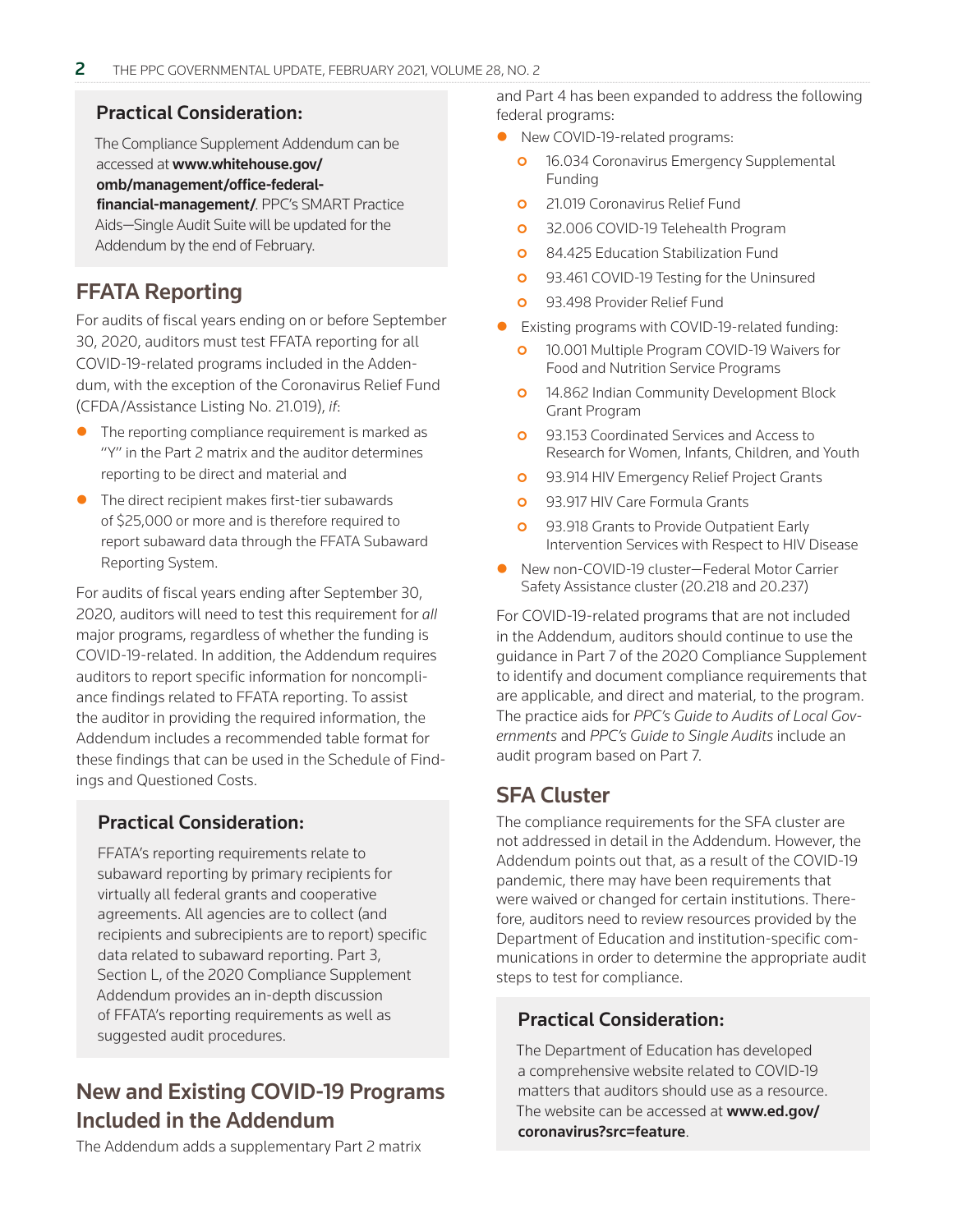## Single Audit Reporting Package **Extension**

Due to the delayed guidance related to COVID-19 funding that is provided in the Addendum, the OMB has granted a three-month extension to complete and submit the single audit reporting package. The extension is automatically granted to single audits with original due dates from October 31, 2020, through June 30, 2021 (fiscal years ending January 31, 2020, through September 30, 2020), for recipients and subrecipients that received COVID-19 funding during the audit period. No approval is needed to use the extension. However, the reason for the delayed submission should be documented. Entities that take advantage of the automatic threemonth extension will still qualify as a low-risk auditee.

## PRF and the SEFA

The Addendum clarifies that entities which received and expended (or replaced lost revenue) with the U.S. Department of Health and Human Services (HHS) Provider Relief Fund (PRF) (CFDA/Assistance Listing No. 93.498) will not include those amounts on the schedule of expenditures of federal awards (SEFA) until December 31, 2020, year ends. Therefore, for entities with fiscal year ends prior to December 31, 2020, PRF will not factor into major program determination and is not subject to single audit in that year. (However, these funds would still need to be audited for financial statement purposes and would still be subject to compliance with the terms and conditions of the award.) The PRF expenditures and lost revenue amounts will first be reported in the SEFA and audited under the Uniform Guidance in a fiscal year ending on or after December 31, 2020. The reason for this unusual and inconsistent treatment between entities receiving PRF funding with varying year ends is so that the SEFA reporting will link to calendar year reporting for HHS.

Part 4 of the Addendum provides specific guidance for amounts to report on the SEFA for entities who receive and expend PRF by their respective fiscal year ends. The following summary outlines PRF SEFA reporting requirements:

- Fiscal years ending before December 31, 2020: Do not report PRF on SEFA.
- Fiscal years ending December 31, 2020: Report based on December 31, 2020, PRF Report.
- Fiscal years ending January 1, 2021, through June 29, 2021: Report based on December 31, 2020, PRF Report.
- Fiscal years ending June 30, 2021, and later: Refer to the 2021 Compliance Supplement for guidance.

For fiscal years ending from December 31, 2020, through June 29, 2021, entities must disclose in the notes to the SEFA that the expenditures (including lost revenue) presented are based on the PRF Report for the calendar year ending December 31, 2020.

#### PPE and the SEFA

Appendix VII of the Addendum explains that, under OMB Memorandum M-20-20, federal agencies and recipients could donate personal protective equipment (PPE) purchased with federal funds to various entities for use in the COVID-19 response. Because, in most cases, PPE was donated without compliance or reporting requirements, or a related CFDA/Assistance Listing number, the donated PPE should not be reported on the SEFA or factor into major program determination. Instead, the fair market value of the federally funded, donated PPE, at the time of receipt, should be reported in a stand-alone footnote in the SEFA.

#### Practical Consideration:

The Addendum states that the PPE stand-alone footnote to the SEFA can be marked as "unaudited" since it doesn't affect the single audit and is not required to be audited as a major program.

## Other Agency Guidance

Appendix VII also mentions the significant amount of guidance issued by federal agencies outside of the normal regulatory process throughout the pandemic for new and existing COVID-19-related programs. Although auditors may use this guidance to interpret the relevant statutes, regulations, and terms and conditions of federal awards, the guidance doesn't create new compliance requirements. In addition, the Addendum notes that the guidance has been updated and continues to change over time. In many cases, the Addendum contains links to the agency guidance, and also advises the auditor that they may conclude whether or not the auditee is in compliance with a specific compliance requirement based on their consideration of the implementing guidance at the time of the activity or transaction. However, the Addendum emphasizes that when citing criteria for audit findings, auditors should refer to the statute, regulation, or terms and conditions as the criteria for the audit finding.

• • •

## Updated AICPA Government Guide

After the start of the pandemic last spring, the AICPA released an updated audit and accounting guide, *State and Local Governments* (SLG). SLG is applicable to all state and local governments. Whether new to these types of audits or an experienced pro, SLG helps practitioners stay current on new standards issued and trends